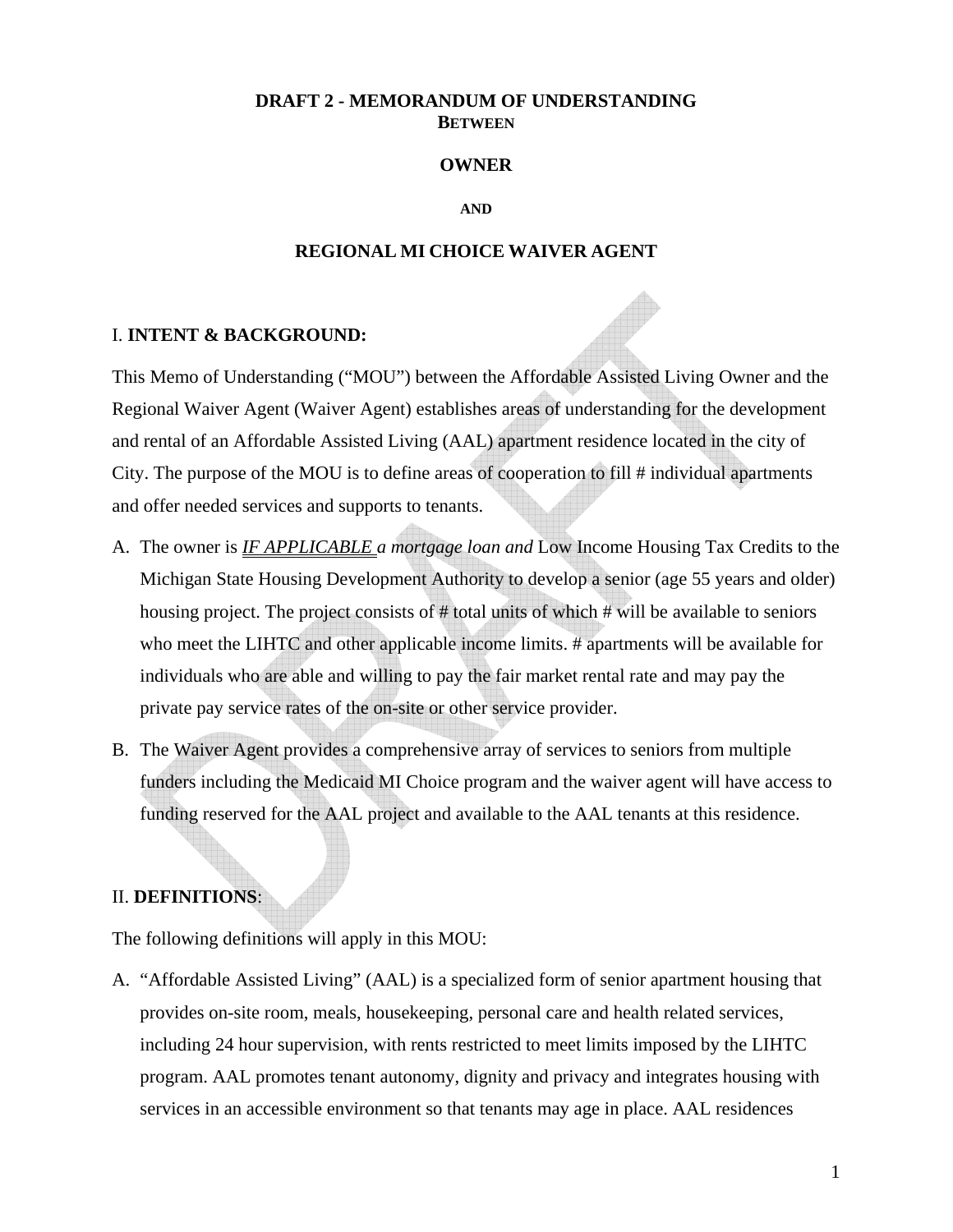normally provide individual housing units with services to seniors; a minimum of 20% of the units are affordable to individuals or households with incomes at 50% of the area median income or 40% at 60% of area median income. .

- B. "Age in Place" (AIP) includes housing design features and a broad scope of services that support tenants' ability to remain in their living space and avoid having to move to a different setting due to a decline in health status or functioning. AIP also promotes a residential environment with proximity and accessibility to area goods and services, health care and socialization opportunities.
- C. "AAL Steering Committee" is a state level inter-agency collaborative body formed by the Michigan State Housing Development Authority and state partners to develop an AAL demonstration program. The partners, including the Department of Community Health, Office of Services to the Aging and the Department of Human Services, developed a working agreement that defines areas of collaboration, shared vision and commitments in developing the AAL initiative. The Committee is comprised of the state partners, housing developers, consumer advocates and others. It has developed the AAL program model and requirements.
- D. "MI Choice Medicaid Waiver" is a statewide program that provides supports coordination and a wide array of personal care and health related services to qualifying older adults and younger adults with disabilities who choose to remain home and receive long term care supports. The program is administered by the MI Department of Community Health and managed by regional waiver agents. The state has secured additional MI Choice funding specifically for the AAL program which is available to the waiver agent for services and supports to AAL tenants.
- E. "Nursing Facility Transition" (NFT) is a MI Choice service that assists nursing facility residents to move back to a community setting by addressing one-time or short term needs (e.g. security deposits, cooking supplies).
- F. "Owner" will own and operate the housing project in accordance with the funding qualifications, requirements and conditions.
- G. "Personal care and health-related services" are provided from an on-site AAL provider or other provider(s) chosen by tenants within the Waiver Agent's provider pool. The array of services available from the AAL provider for tenants include:

Homemaking and Personal Care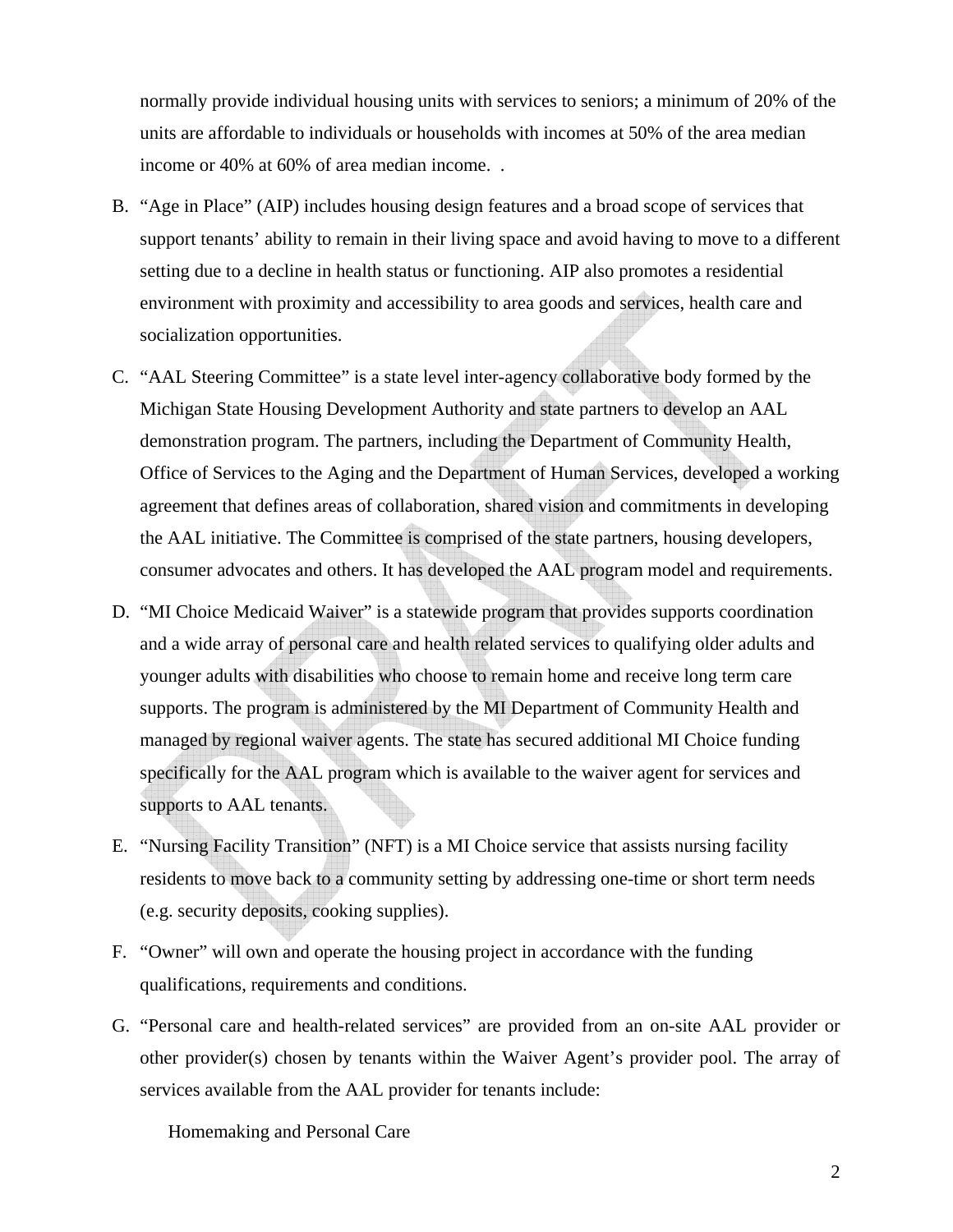Private Duty Nursing

Counseling Services (including caregiver supports)

Environmental Accessibility Adaptations (Home Modifications)

Home Delivered Meals – includes options for congregate or private dining

Transportation

Nursing Facility Transition Services

Personal Emergency Response System

Specialized Medical Equipment and Supplies

Other Care including: Blood Sugar Monitoring, Medication Set-up & Administration, Wound Care, Bowel Management Programs, etc.

Services are provided through private fees for tenants who do not qualify for the MI Choice program and through public payment sources with an emphasis on MI Choice funding to utilize available AAL resources.

H. "Section 8 Housing Choice Voucher" increases affordable housing choices for very lowincome individuals and households by providing rent subsidy vouchers to an incomequalified individual or household that pay the landlord the difference between 30 percent of household income and the a public housing authority-determined payment standard.

# III. **SHARED OBLIGATIONS**

The parties will:

- A. Enter into agreement and the Owner (or designee) will provide some Waiver Agent funded services such as home delivered meals, transportation, housekeeping or others.
- B. Work in collaboration in selecting an on-site provider of personal care and health-related services and in assuring AAL tenants have informed choice opportunities in determining who will provide Waiver Agent funded services at this AAL residence.
- C. Comply with all applicable housing and service requirements from all funders.
- D. Coordinate program development activities with MSHDA, MSHDA's project consultant(s) and other administrative supports defined by MSHDA, in the development of AAL housing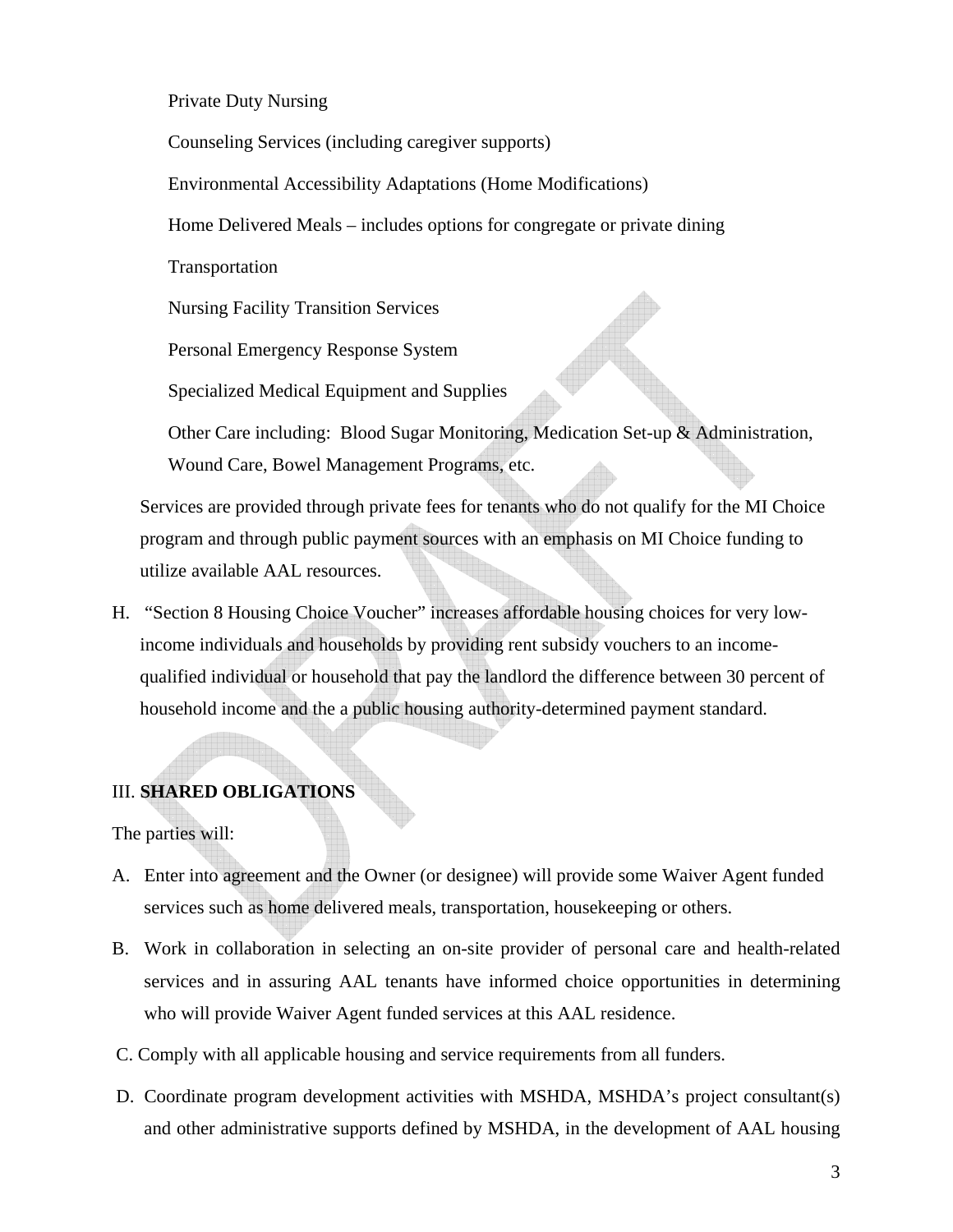and services. This includes support and compliance with the AAL Steering Committee's decisions and developments to support the AAL initiative.

- E. Designate management staff for program coordination activities associated with the housing and services project including but not limited to lease-up and on-going rent opportunities, provider issues, consumer issues and other activities as needed.
- F. The Waiver Agent is not under any financial obligation for unfilled apartments at this AAL residence.

### IV. **OWNER OBLIGATIONS:**

The Owner will:

A. Develop and operate apartments for individuals aged 55 years or older who have low to moderate incomes; the planned distribution of the total apartment units by income percentage of AMI is:



- a. Support AIP opportunities in the design and layout of the AAL apartments, common space and areas surrounding the residence, with emphasis on barrier free and universal design principles, and in the access to surrounding goods, services and socialization activities.
- b. Work with the local Public Housing Authority in an effort to secure Section 8 vouchers.
- c. Assure that the quality and location of affordable units complies with LIHTC and other applicable requirements.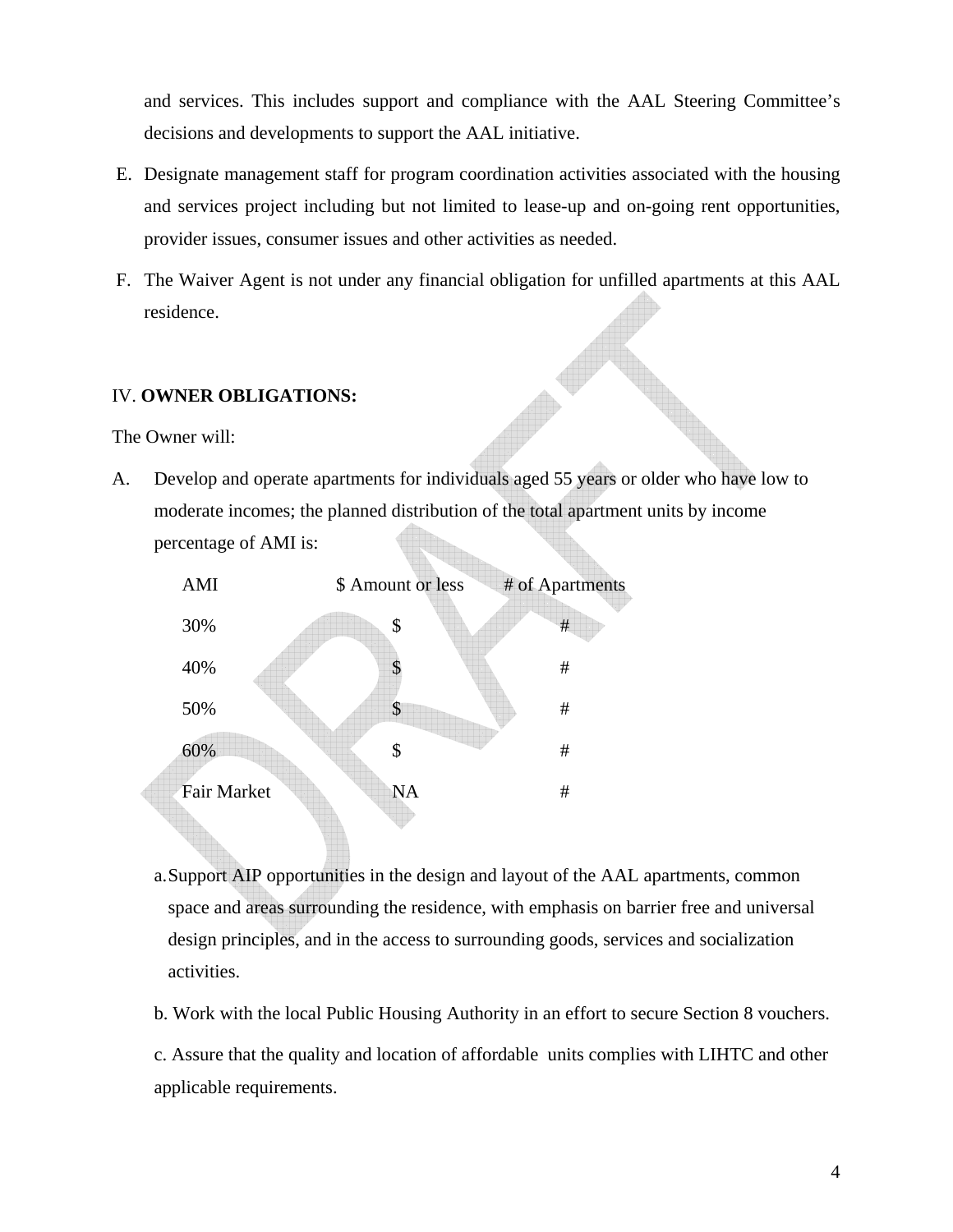B. Give preference for # of the above affordable units for consumers of MI Choice consumers, qualifying tenants from the Waiver Agent MI Choice wait list and income qualifying consumers of other Waiver Agent programs. MI Choice NFT consumers are a top priority. Waiver Agent consumers will receive preference over other community referrals for six months prior to the beginning of lease-up and when new openings occur, within 15 days of a vacancy. Preference results from the opportunity to provide referrals in advance of lease up from existing caseloads, waiting lists, information and assistance referrals and other activities. Waiver Agent will also receive preference as openings occur in the event that referrals are received from other community entities simultaneously. Details are addressed in the Owner's tenant selection plan.

a. Make the remaining # fair market units available for consumers from Waiver Agent and from referrals from all other Waiver Agent funded agencies, senior advocates, families and others in support of potential AAL tenants.

C. Arrange for the provision of on-site personal care and health related services from an inhome services provider enrolled in the Waiver Agent directory of MI Choice service providers.

a. Work with the on-site provider to assure that all tenants have choice in providers as determined through informed choice and the person centered planning process.

b. Work with the on-site provider to assure that all non-Waiver Agent supported tenants utilize the on-site provider as either the primary provider or as a secondary back up to an alternate provider.

## V. **WAIVER AGENT OBLIGATIONS**:

The Waiver Agent will:

A. Assign Waiver Agent staff to work with the Owner or designees to provide AAL information for supports coordinators, NFT, information and assistance and other staff serving potential AAL tenants for the purpose of identifying potential tenants during the first 6 months of lease-up, and on a continuing basis thereafter.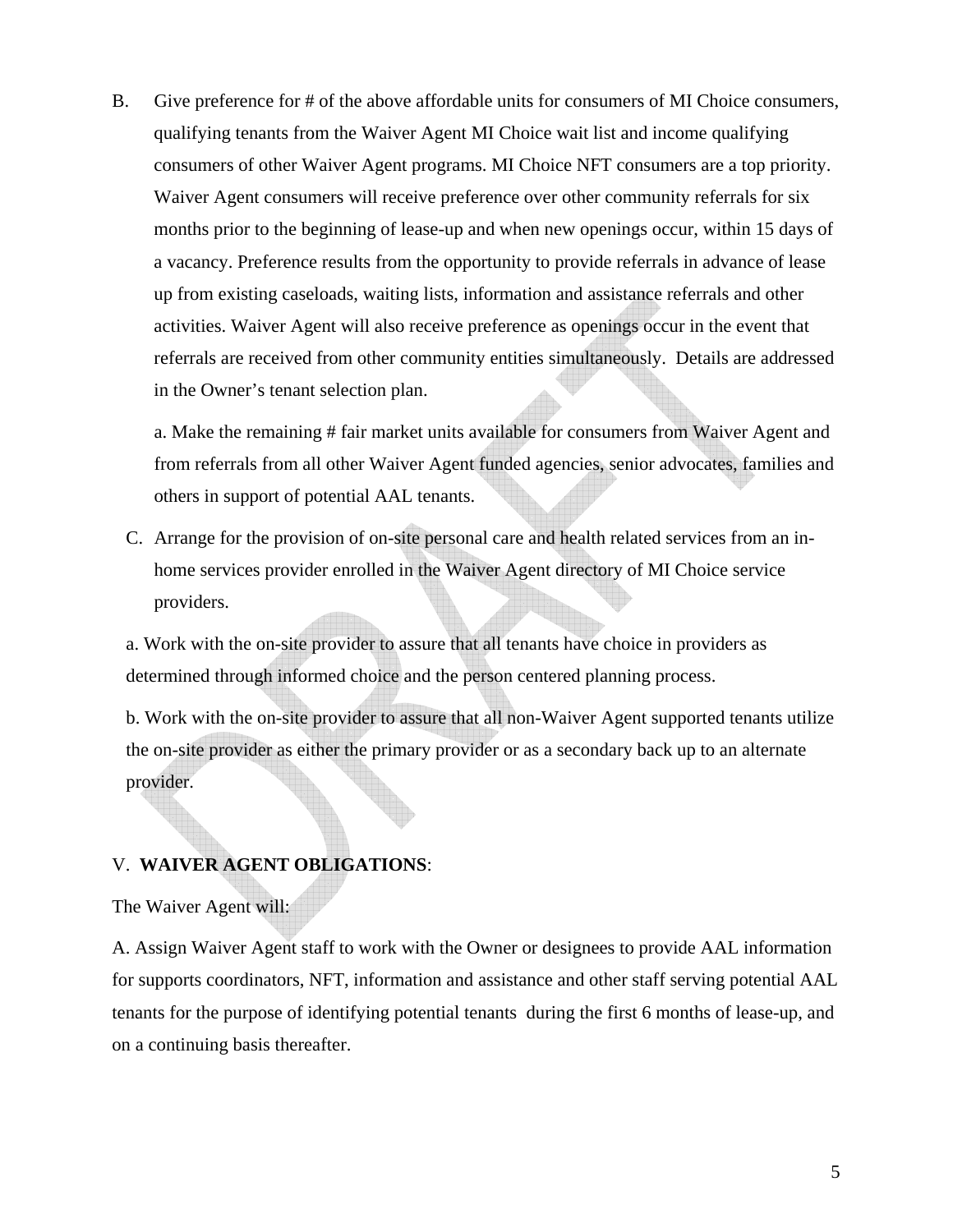a. Review existing cases for MI Choice and NFT, Care management and Diversion and other programs for consumers who may be better served or prefer private apartment living with AAL services.

b. Review the MI Choice waiting list for individuals who may benefit from the AAL project.

c. Encourage referrals from call center or information and assistance staff from callers exploring fair market housing with services options.

B. Utilize MI Choice funding reserved for the AAL project to meet tenant needs and support AIP opportunities by making available the full array of services accessible to this population within the scope and capacity of available resources.

a. Collaborate with the AAL on-site provider to address person centered plans and address changing needs of tenants and consider plan of care arrangements unique to the scheduled and unscheduled needs of AAL tenants.

b. Comply with the policies, standards and operating requirements of funders in the delivery of services to AAL tenants.

C. Assure that AAL Tenants have choice in who provides their care through person centered planning & informed choice processes**:** 

a. Work with the on-site provider to assure that all tenants have choice in providers as determined through informed choice and the person centered planning process.

b. Work with the on-site provider to assure that all Waiver Agent supported tenants utilize the on-site provider as either the primary provider or as a secondary back up to an alternate provider.

## VI. **MISCELLANEOUS**:

- A. Term: This MOU will be effective as of the beginning date of AAL operations and will continue for at least 12 months thereafter, and automatically renew annually for successive 12 month periods unless cancelled in writing by either party.
- B. Termination: Either party may terminate this agreement without cause by giving the other party a 60 day prior written notice; however, the MOU may be terminated for nonperformance by either party by submitting a 30 day written notice to the other party.